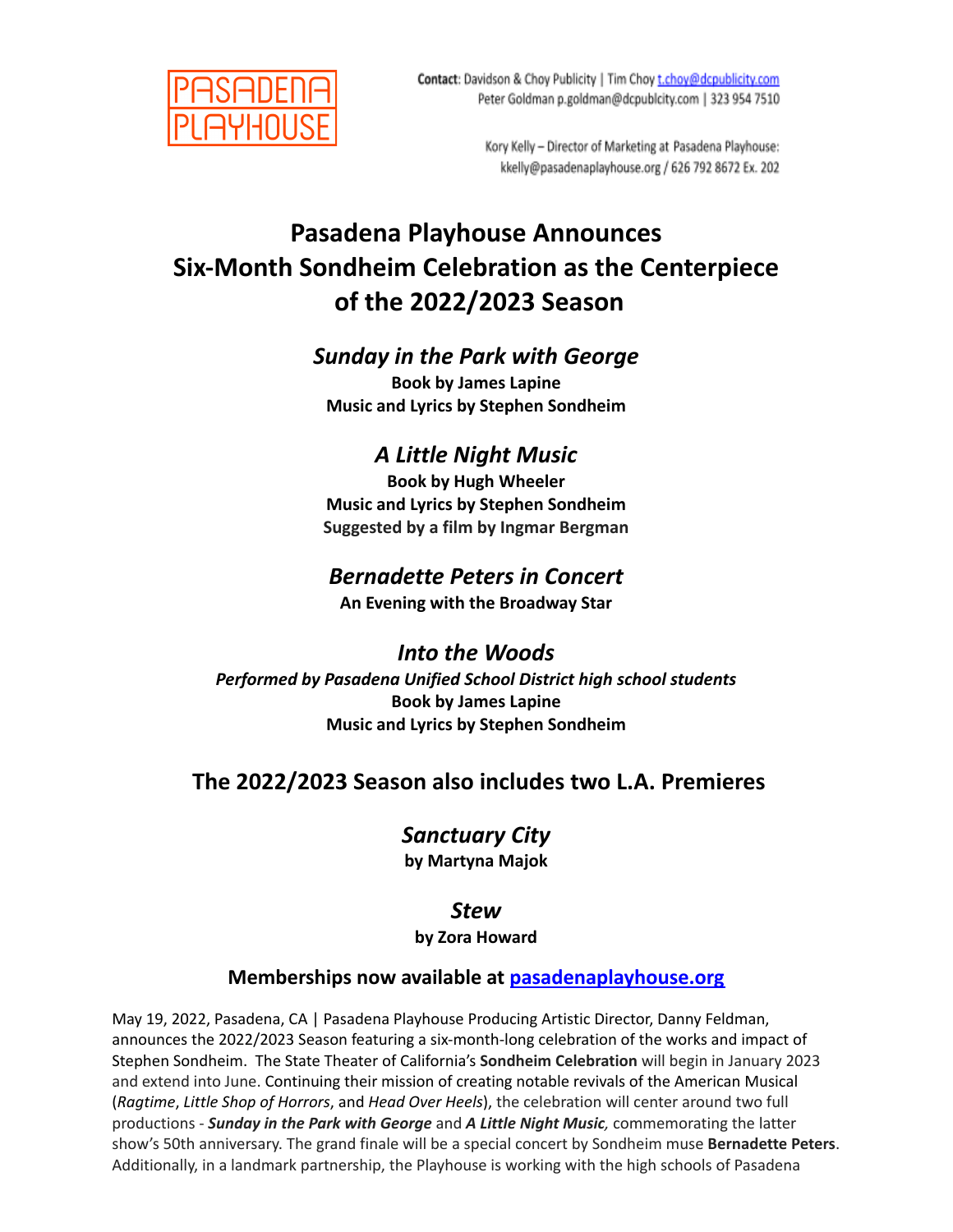Unified School District to present a production of *Into The Woods* with students collaborating with theater professionals in creating their own special production. The 2022/2023 Season will be rounded out with two Los Angeles Premieres – *Sanctuary City* by Martyna Majok and *Stew* by Zora Howard. Creative teams and casting for all productions as well as additional Sondheim Celebration events will be announced at a later date.

Memberships, with options starting at \$100, are now available at [pasadenaplayhouse.org,](http://www.pasadenaplayhouse.org) or by calling 626-356-7529.

"This ambitious celebration has been several years in the making and has taken on even deeper meaning since the loss of Stephen Sondheim last year. Our goal is to provide a mosaic experience for our community, engaging audiences with multiple works by Sondheim and his collaborators' side by side, so that audiences can have a richer appreciation of his impact and work." Producing Artistic Director **Danny Feldman** added, "After our first season back on stage, we knew this year had to be about celebrating: Celebrating the masterworks of the greatest musical theater writer of all time. Celebrating new voices in the American Theater. Celebrating our community coming together at the Playhouse once again."

### *SONDHEIM CELEBRATION* (January – June 2023)

The most ambitious and momentous event in the history of Pasadena Playhouse. This celebration of Stephen Sondheim features premier, full-scale productions of his monumental musicals seldom seen in the greater Los Angeles area and a one-of-a-kind concert by one of Sondheims' most beloved muses. Additional concerts, classes, digital programming and special events will be announced at a later date.

"Put simply, Stephen reinvented the American musical. He's loomed large over more than six decades in the theater. And with revivals from Broadway to the big screen, he is still here, pulling us up short, and giving us support for "being alive." – Barack Obama, *Presidential Medal of Freedom Ceremony*

### *Sunday in the Park with George* (February 14 – March 19, 2023) Book by James Lapine, Music and Lyrics by Stephen Sondheim

One of the most acclaimed musicals of all time, Sondheim's most innovative and groundbreaking musical has rarely been produced in Los Angeles with the full-scale production it deserves—until now. Inventive, insightful, and in a class of its own, this ravishing, captivating masterpiece encapsulates the complexity of life—and the art of understanding it.

Recipient of the 1985 Pulitzer Prize for Drama, "*Sunday* remains a masterpiece that affirms the painful, isolating joys of creation, and the need to learn new lessons. Like a densely plotted canvas, it's worth seeing, no matter where or how it's hung." – *Time Out New York*

### *A Little Night Music* (April 25 – May 28, 2023)

Book by Hugh Wheeler, Music and Lyrics by Stephen Sondheim, Suggested by a film by Ingmar Bergman

In honor of its 50th Anniversary, the Playhouse is proud to present this unsung sensation in its full, original, and soaring orchestration. Boasting one of the most singular and sumptuous scores in Broadway history, Sondheim's enchanting, hilarious romantic farce is a bona fide classic of American musical theater.

Recipient of three Tony Awards including Best Musical, Best Book of a Musical, and Best Original Score, *A Little Night Music* is "heady, civilized, sophisticated and enchanting." – *New York Times*

*Bernadette Peters in Concert* (June 10 – 11, 2023)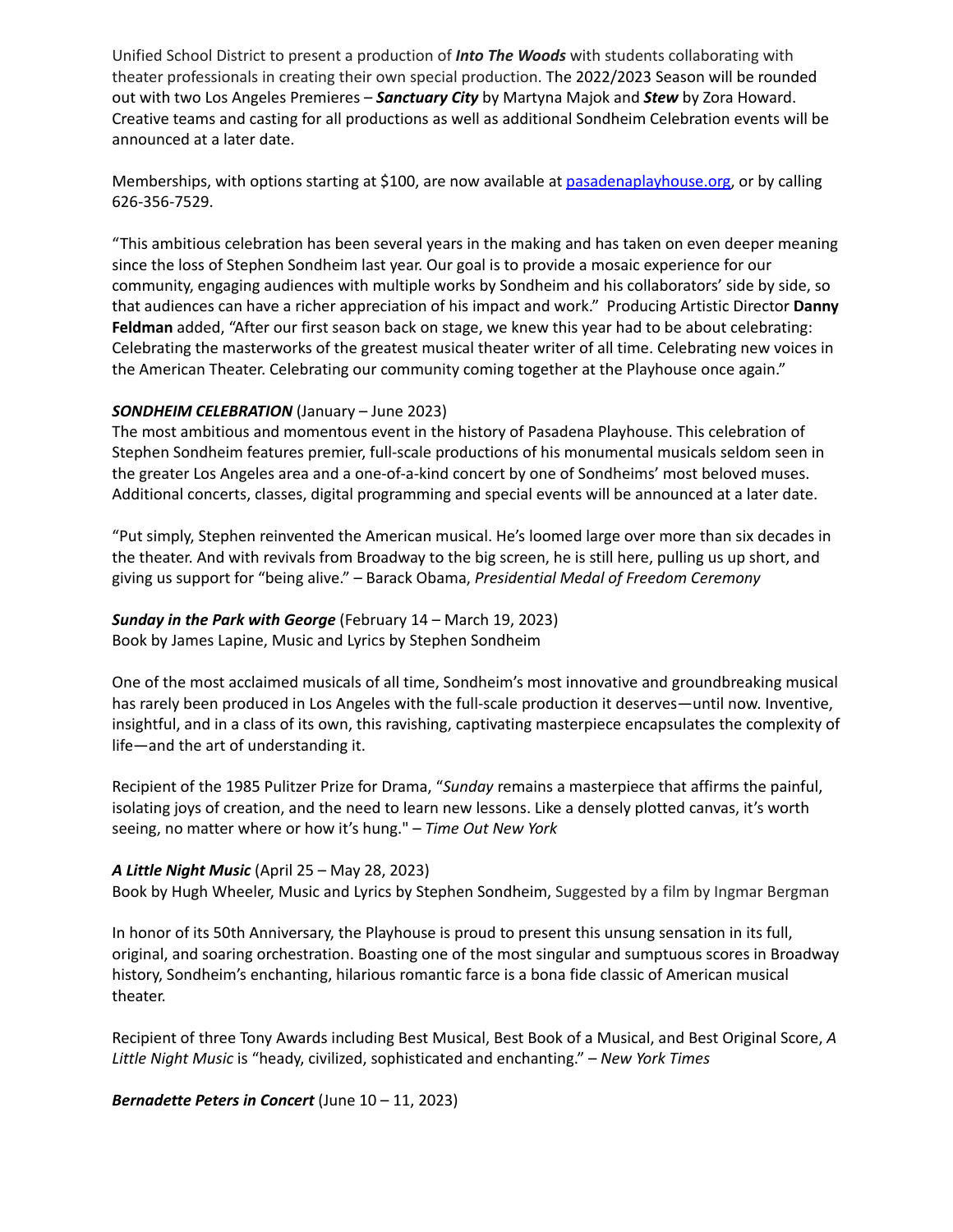Bernadette Peters, Broadway's brightest star and Sondheim's most stunning muse, in an unforgettable evening of song from the Broadway shows she's received accolades for, as well as from all her Grammy Award winning and nominated albums. A glamorous evening as only Bernadette Peters can do.

#### *Into the Woods* (January 26 -27, 2023)

Book by James Lapine, Music and Lyrics by Stephen Sondheim Presented by students of the Pasadena Unified School District

*Into the Woods* is a lyrically rich retelling of classic Brothers Grimm fables, with Stephen Sondheim and James Lapine bringing the cockeyed fairytales to life on stage featuring all of your favorite characters — Cinderella, Little Red Riding Hood, Jack (and his beanstalk) and the Witch. In a landmark partnership, the Playhouse will collaborate with the high school students and teachers of Pasadena Unified School District to present *Into The Woods* with students working alongside theater professionals in creating their own special production.

Recipient of the 1988 Tony Award for Best Original Score and the 1989 Grammy Award for Best Musical Theater Album, "*Into the Woods* blends imagination and playfulness in its own very special proportions" and follows "a path strewn with wit and the beguiling songs we've come to expect from Sondheim." -*Newsweek*

*Sanctuary City* (September 14 – October 9, 2022) By Martyna Majok

From Pulitzer Prize-winner Martyna Majok (*Cost of Living*) comes a provocative, unforgettable story of two life-long friends, their tenuous grip on living in America, and persevering through whatever comes their way with wit and grit. Profoundly human and undeniably universal, it begs the question: how much do we owe to one another?

Recipient of the Edgerton Foundation New Play Award and Laurents/Hatcher Foundation Theater Development Grant, *Sanctuary City* "makes for a compelling contemporary drama that has enigmatic characters, rising intensity, vigorous argumentation, timely themes, and an underlying sense of humor and compassion." (*amNY*). Elysa Gardner of *New York Stage Review* says, "Majok has given us something that transcends politics as only the best and most humane art can." In addition to the Los Angeles premiere of *Sanctuary City*, Majok's Pulitzer Prize-winning *Cost of Living* will open on Broadway this fall.

*Stew* (July 11 – August 6, 2023) By Zora Howard

Mama's in the kitchen early preparing her famous stew for a big event, but even as her daughter and granddaughters help, she still feels like time is running out. Soon these three generations of Black women begin to feel their past and present closing in. A finalist for the 2021 Pulitzer Prize for Drama, Zora Howard's hilarious, haunting, and taut 90-minute drama has a lot more cooking underneath the surface.

A 2021 Pulitzer Prize Finalist, *Stew* "feels familiar without being cliché, delivering a captivating story that's intimate, funny, and heartbreaking in equal measure." - *The New Yorker*

#### **MEMBERSHIPS**

Membership is our form of Subscription. It is the best and most cost-effective way to celebrate the season at the Playhouse and includes tickets/access to *Sanctuary City*, *Sunday in the Park with George*, *A Little Night Music*, *Bernadette Peters in Concert*, and *Stew*. With packages starting at \$100 for the PlayhousePass, there are packages for everyone. Members receive advanced access to tickets, significant discounts on tickets, reduced/waived fees and unprecedented flexibility, allowing patrons to experience live theater on their terms.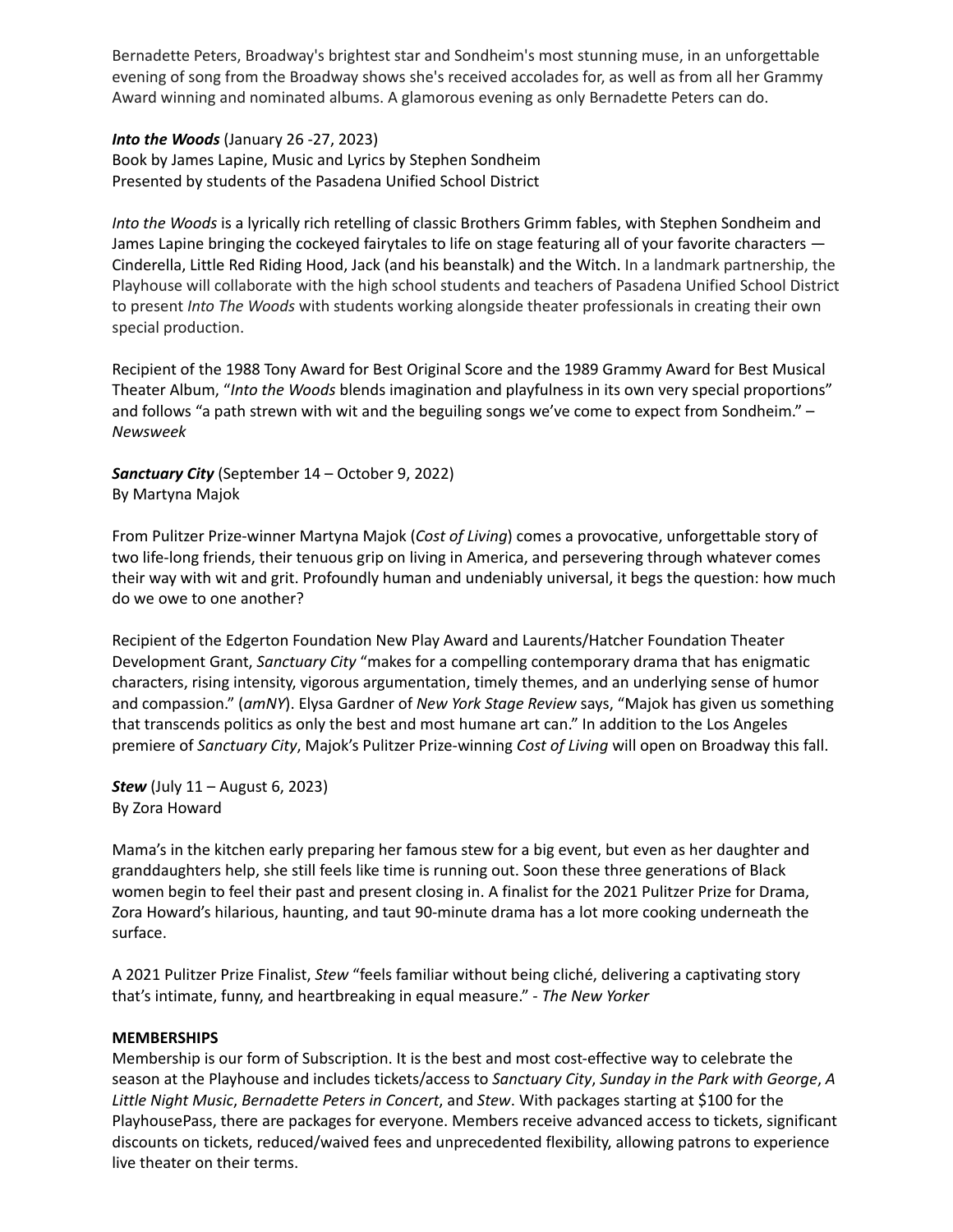- **Traditional Subscription/Classic Memberships:** Receive tickets to all 5 productions with preassigned seats for the entire season. Packages start at \$275.
- **Dynamic Memberships:** Prepaid access to all 5 productions, allowing you to pick your seats as you go (before tickets are available to the general public). Packages start at \$250.
- **PlayhousePass:** \$100 annual membership fee unlocks access to \$50 tickets for the best available seats to any production you want to attend, with advanced access to tickets before they go on sale to the public.

**Buy Early and Save:** The prices above reflect packages sold on or before July 1, 2022; after July 2, 2022, Membership pricing will increase.

More information on all these packages, or higher-level Memberships, can be found at **[pasadenaplayhouse.org/membership.](http://www.pasadenaplayhouse.org/membership)**

### **COVID-19 POLICY**

Pasadena Playhouse continues to follow all Covid-19 safety protocols put forth by Los Angeles County and the City of Pasadena. The most up-to-date requirements can be found at **[pasadenaplayhouse.org/covid-19/.](http://www.pasadenaplayhouse.org/covid-19/)**

### **ABOUT PASADENA PLAYHOUSE**

Pasadena Playhouse is a place where people have gathered for more than 100 years to experience bold and important theater. It is one of the most prolific theaters in American history with a legacy of profound theatrical impact and courageous new work. In 1937, the Playhouse was officially recognized as the State Theater of California for its contribution and commitment to the dramatic arts. Today it continues that tradition of excellence under the helm of producing artistic director Danny Feldman. Dedicated to enriching lives through theater, community programs and learning initiatives, Pasadena Playhouse is a living force in the community.

### **2022-2023 Slate of Offerings at Pasadena Playhouse**

S*eason, schedule and artists subject to change*

September 14 – October 9, 2022 *Sanctuary City* by Martyna Majok

A wake-up from the American dream.

**Martyna Majok:** Martyna Majok was born in Bytom, Poland and raised in Jersey and Chicago. She was awarded the 2018 Pulitzer Prize for Drama for her play, *Cost of Living*. Other plays include *Sanctuary City*, *Queens*, and *Ironbound*, which have been produced across American and international stages. Awards include The Academy of Arts and Letters' Benjamin Hadley Danks Award for Exceptional Playwriting, The Lucille Lortel Award for Outstanding New Play, The Greenfield Prize, as the first female recipient in drama, The Champions of Change Award from the NYC Mayor's Office, The Francesca Primus Prize, two Jane Chambers Playwriting Awards, The Lanford Wilson Prize, The Lilly Award's Stacey Mindich Prize, Helen Merrill Emerging Playwright Award, Charles MacArthur Award for Outstanding Original New Play from The Helen Hayes Awards, Jean Kennedy Smith Playwriting Award, ANPF Women's Invitational Prize, David Calicchio Prize, Global Age Project Prize, NYTW 2050 Fellowship, NNPN Smith Prize for Political Playwriting, and Merage Foundation Fellowship for The American Dream. Martyna studied at Yale School of Drama, Juilliard, University of Chicago, and Jersey public schools. She was a 2012-2013 NNPN playwright-in-residence, the 2015-2016 PoNY Fellow at the Lark Play Development Center, and a 2018-2019 Hodder Fellow at Princeton University. Martyna is currently writing a musical adaptation of *The Great Gatsby*, with music by Florence Welch and Thomas Bartlett, and developing TV and film for HBO, Plan B, and Pastel.

January 26 – 27, 2023 *Into the Woods*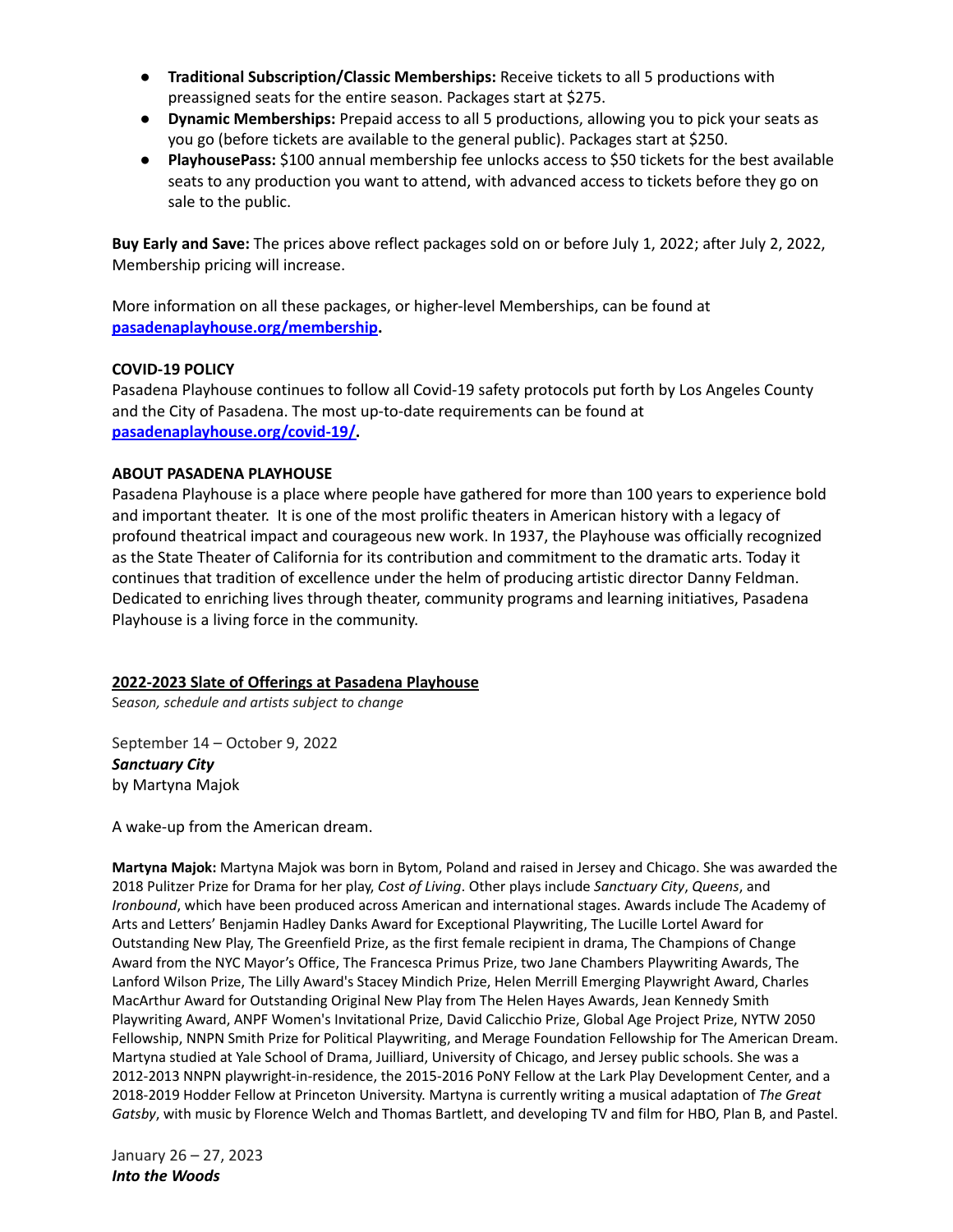Book By James Lapine Music and Lyrics by Stephen Sondheim Presented by students of the Pasadena Unified School District

A lyrically rich retelling of classic Brothers Grimm fables bringing the cockeyed fairytales to life on stage.

February 14 – March 19, 2023 *Sunday in the Park with George* Book By James Lapine Music and Lyrics by Stephen Sondheim

A work of art shimmering in color and light.

April 25 – May 28, 2023 *A Little Night Music* Book By Hugh Wheeler Music and Lyrics by Stephen Sondheim

A waltz among lovers.

June 10 – 11, 2023 *Bernadette Peters In Concert* An evening with a Broadway star

A glamorous evening as only Bernadette can do.

**Stephen Sondheim:** Stephen Sondheim wrote the music and lyrics for *Saturday Night* (1954), *A Funny Thing Happened On The Way To The Forum* (1962), *Anyone Can Whistle* (1964), *Company* (1970), *Follies* (1971), *A Little Night Music* (1973), *The Frogs* (1974), *Pacific Overtures* (1976), *Sweeney Todd* (1979), *Merrily We Roll Along* (1981), *Sunday In The Park With George* (1984), *Into The Woods* (1987), *Assassins* (1991), *Passion* (1994) and *Road Show* (2008) as well as lyrics for *West Side Story* (1957), *Gypsy* (1959) and *Do I Hear A Waltz?* (1965) and additional lyrics for *Candide* (1973). Anthologies of his work include *Side By Side By Sondheim* (1976), *Marry Me A Little* (1981), *You're Gonna Love Tomorrow* (1983), *Putting It Together* (1993/99) and *Sondheim On Sondheim* (2010). He composed the scores of the films *Stavisky* (1974) and *Reds* (1981) and songs for *Dick Tracy* (1990) and the television production *Evening Primrose* (1966). His collected lyrics with attendant essays have been published in two volumes: "Finishing the Hat" (2010) and "Look, I Made A Hat" (2011). In 2010 Broadway's Henry Miller's Theatre was renamed The Stephen Sondheim Theatre in his honour; in 2019, London's Queens Theatre was also renamed the Sondheim.

**James Lapine:** James Lapine is a playwright and director. On Broadway he has worked with Stephen Sondheim on *Sunday in the Park with George*; *Into the Woods*; and *Passion*. He also conceived and directed the musical review *Sondheim on Sondheim*. With William Finn he created *Falsettos*, recently revived by Lincoln Center Theater; *Little Miss Sunshine*; *Muscle*; and directed Finn's *The 25th Annual Putnam County Spelling Bee*. Other Broadway credits include his play based on Moss Hart's memoir *Act One* (also LCT), *Amour*, *The Diary of Anne Frank*, *Golden Child*, and *Dirty Blonde*. He has written the plays *Table Settings*, *Twelve Dreams*, *The Moment When*, *Fran's Bed* and *Mrs. Miller Does Her Thing*. Lapine has been nominated for eleven Tony Awards, winning on three occasions. He has also been the recipient of the Pulitzer Prize, SDC's Mr. Abbott Award for Lifetime Achievement in the Theater, and inducted into the Theater Hall of Fame.

**Hugh Wheeler:** Hugh Wheeler was a novelist, playwright and screenwriter. He wrote more than thirty mystery novels under the pseudonyms Q. Patrick and Patrick Quentin, and four of his novels were transformed into films: *Black Widow*, *Man in the Net*, *The Green-Eyed Monster* and *The Man with Two Wives*. For films he wrote the screenplays for *Travels with My Aunt*, *Something for Everyone*, *A Little Night Music* and *Nijinsky*. His plays include *Big Fish, Little Fish* (1961), *Look: We've Come Through* (1961) and *We Have Always Lived in the Castle* (1966, adapted from the Shirley Jackson novel), he co-authored with Joseph Stein the book for a new production of the 1919 musical *Irene* (1973), wrote the books for *A Little Night Music* (1973), a new production of *Candide* (1973), *Sweeney Todd, the Demon Barber of Fleet Street* (1979, based on a version of the play by Christopher Bond), and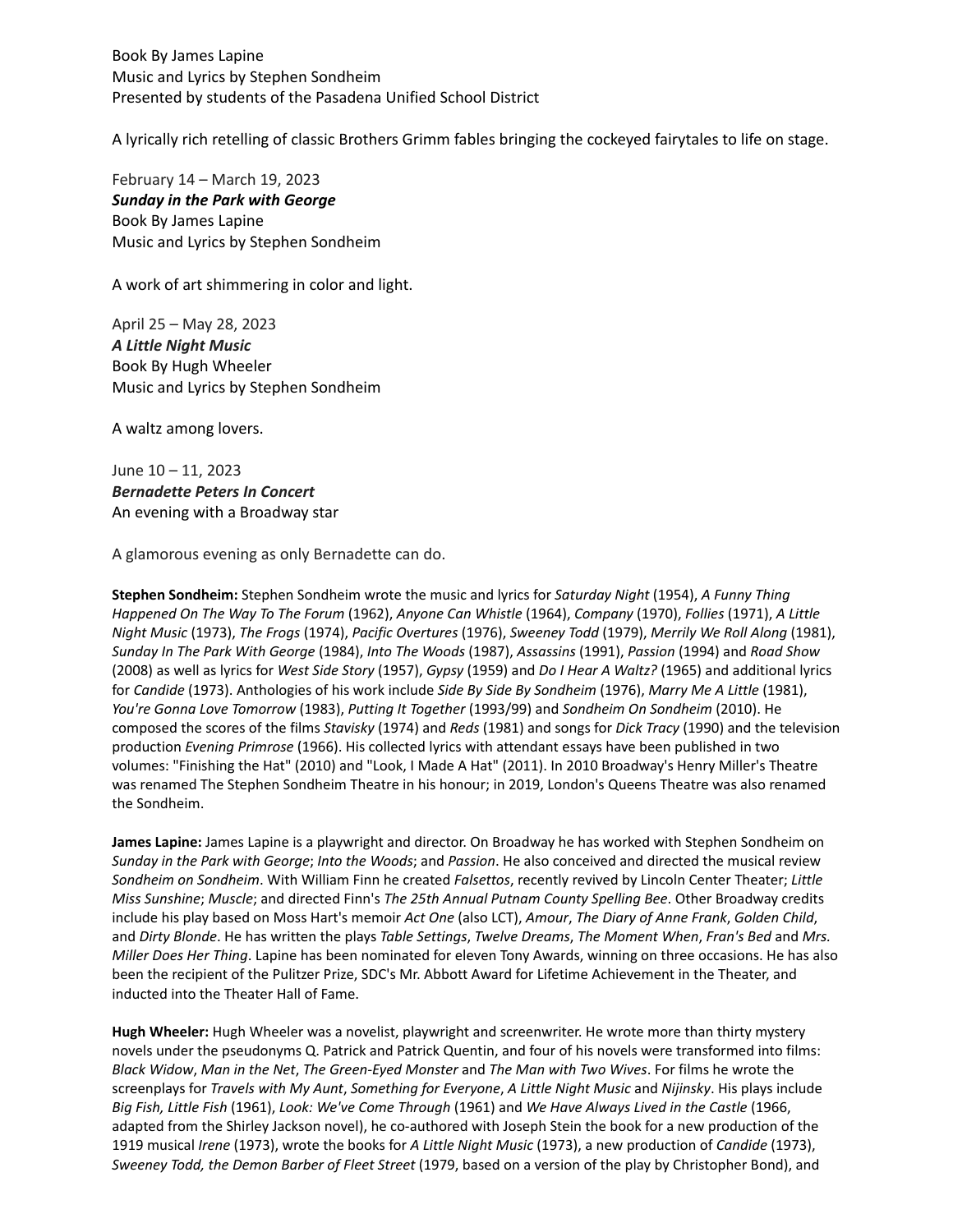*Meet Me in St. Louis* (adapted from the 1949 MGM musical), contributed additional material for the musical *Pacific Overtures* (1976), and wrote a new adaptation of the Kurt Weill opera *Silverlake*, which was directed by Harold Prince at the New York Opera. He received Tony and Drama Desk Awards for *A Little Night Music*, *Candide* and *Sweeney Todd*. Prior to his death in 1987 Mr. Wheeler was working on two new musicals, *Bodo and Fu Manchu*, and a new adaptation of *The Merry Widow*.

**Bernadette Peters:** Throughout her illustrious career, Bernadette Peters has dazzled audiences and critics with her performances on stage, film and television, in concert, and on recordings. She has garnered numerous accolades including three Tony Awards, a Golden Globe, three Emmy and four Grammy Award nominations and a star on the Hollywood Walk of Fame.

Best known for her work on stage and one of Broadway's most critically acclaimed performers, Bernadette recently starred on Broadway as Dolly Gallagher Levi in the hit musical, *Hello, Dolly!*. Prior to that, she starred in City Center's Encores! Production, *A Bed and a Chair: A New York Love Affair* featuring the music of Stephen Sondheim and orchestrations by Wynton Marsalis and on Broadway, in Stephen Sondheim's *A Little Night Music* and *Follies*.

Peters garnered both the Tony Award and Drama Desk Award for her performance in the Andrew Lloyd Webber musical, *Song and Dance*. She also won a Tony Award for her performance in *Annie Get Your Gun*. She received Tony nominations for her outstanding performances in Sam Mendes' critically acclaimed revival of *Gypsy*, in Neil Simon's *The Goodbye Girl*, Stephen Sondheim's Pulitzer Prize-winning musical *Sunday in the Park with George*, the Jerry Herman/Gower Champion ode to the movies, *Mack and Mabel*, and the Leonard Bernstein/Comden and Green musical *On The Town*. In addition to these honors, Peters earned a Drama Desk nomination for her unforgettable portrayal of the Witch in Stephen Sondheim's *Into the Woods*.

She also enjoys a career which boasts an impressive list of television credits, including guest-starring on the NBC-TV series, *Zoey's Extraordinary Playlist* for which she earned an Emmy nomination. The popular series was made into a TV movie musical titled *Zoey's Extraordinary Christmas* for The Roku Channel. Other recent TV appearances include The CW's *Katy Keene*; CBS All Access' *The Good Fight*; and Amazon Prime's Golden Globe winning series, *Mozart in the Jungle*. She recently completed production on the new Apple TV series, *High Desert*, scheduled to be released this Summer.

Other television credits include NBC-TV's *Smash*, ABC-TV's *Grey's Anatomy* and *Ugly Betty*. In addition to starring in the Lifetime TV movie *Living Proof*, Peters has lit up the silver screen in over 30 films throughout her distinguished career. She received a Golden Globe Award for her memorable performance in *Pennies From Heaven*. Other film credits include *The Jerk*, *The Longest Yard*, *Silent Movie*, *Annie*, *Pink Cadillac*, *Slaves of New York*, Woody Allen's *Alice*, *Impromptu*, *It Runs in the Family*, *Coming Up Roses*, *The Broken Hearts Gallery* and most recently, a surprise appearance in the popular Jonathan Larson biopic, *tick, tick…BOOM!*

Bernadette has recorded six solo albums, including the Grammy-nominated *I'll Be Your Baby Tonight*, *Sondheim, Etc.: Bernadette Peters Live at Carnegie Hall*, and *Bernadette Peters Loves Rodgers & Hammerstein*, in addition to numerous original Broadway cast recordings.

Peters devotes her time and talents to numerous events that benefit Broadway Cares/Equity Fights AIDS. Her "pet project" Broadway Barks, co-founded with Mary Tyler Moore, is an annual, star-studded dog and cat adoption event that benefits shelter animals in the New York City area. She is a New York Times best-selling author who has penned three children's books: *Broadway Barks*, *Stella is a Star*, and *Stella and Charlie: Friends Forever*. All of her proceeds from the sale of these books benefit Broadway Barks. Peters resides in New York and Los Angeles with her rescue dogs, Charlie and Rosalia.

July 11 – August 6, 2023 *Stew* By Zora Howard

Not your ordinary kitchen-sink drama.

**Zora Howard** is a Harlem-bred writer and performer. Plays include *Stew* (2021 Pulitzer Prize Finalist, Drama League nominee for Outstanding Play; Page 73 Productions), *The Master's Tools* (Williamstown Theatre Festival), *AtGN* (Oberlin College), *Bust* (Susan Smith Blackburn Prize Finalist; L. Arnold Weissberger New Play Award Finalist), and